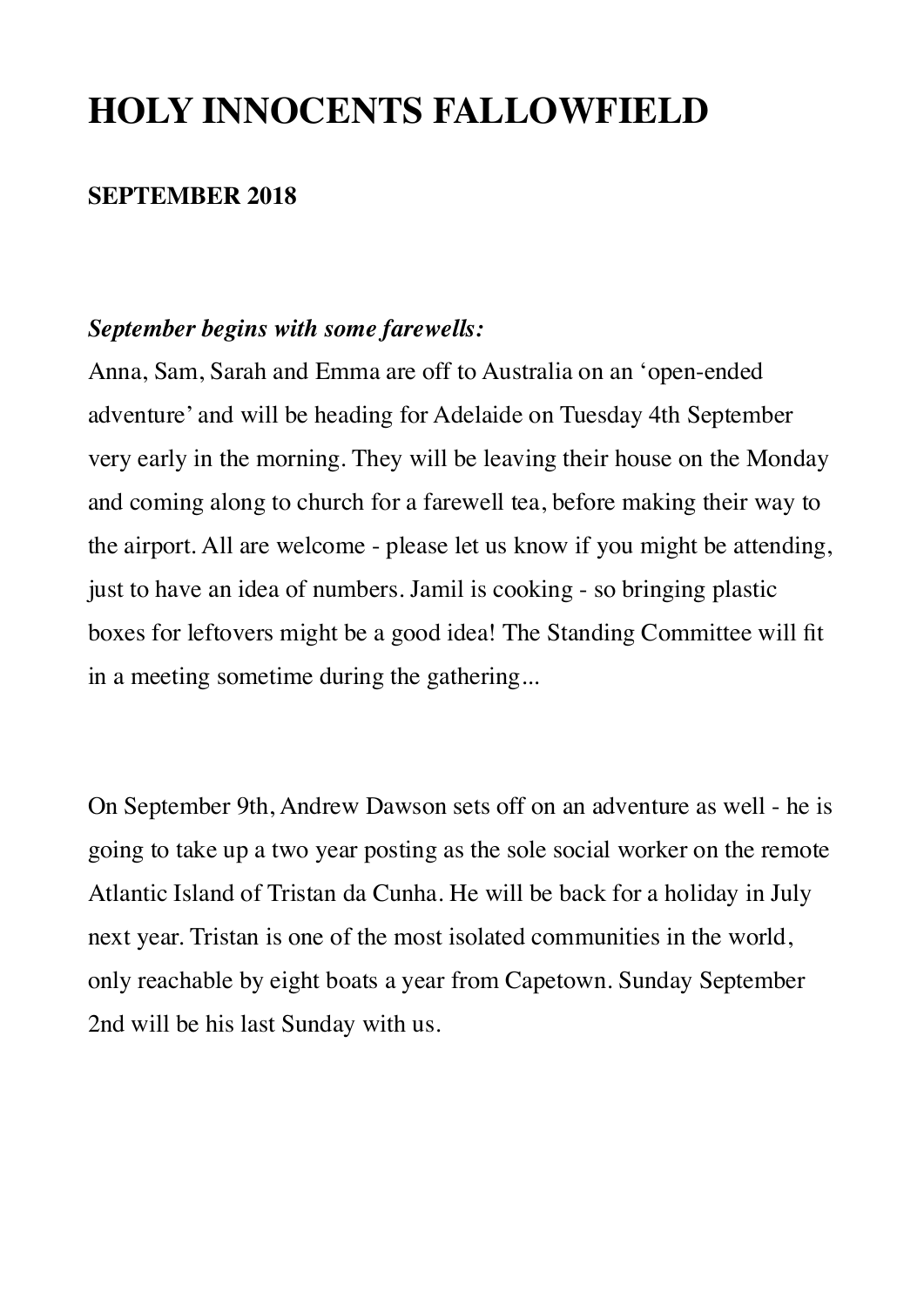Thanks to modern communication technology we will be able to keep in touch with all of them - and they go with our love and prayers for the future.

If you have seen the news in recent days, you will have learnt of the dreadful accidental death of two teenage boys in a lake in Austria. They were two children from the Mar Thoma Church which meets in this building each week. Jason and Joel were probably baptised and confirmed here. Please pray for them and for the comfort of their families and gathered communities across the North West. The funerals will take place in Bolton where they lived and went to school.

```
*******
```
**Sunday September 2nd Trinity 14, Proper 17 President and Preacher: The Rector Readings:** Deuteronomy 4:1-2,6-9; Psalm 15; James 1:17-end; Mark  $7:1-8,14-15,21-23$ **Hymns:** All my hope on God is founded; Gospel Alleluia; For the beauty of the earth; O Jesus I have promised **Other music:** If you but trust in God to guide you; You are salt for the earth, O people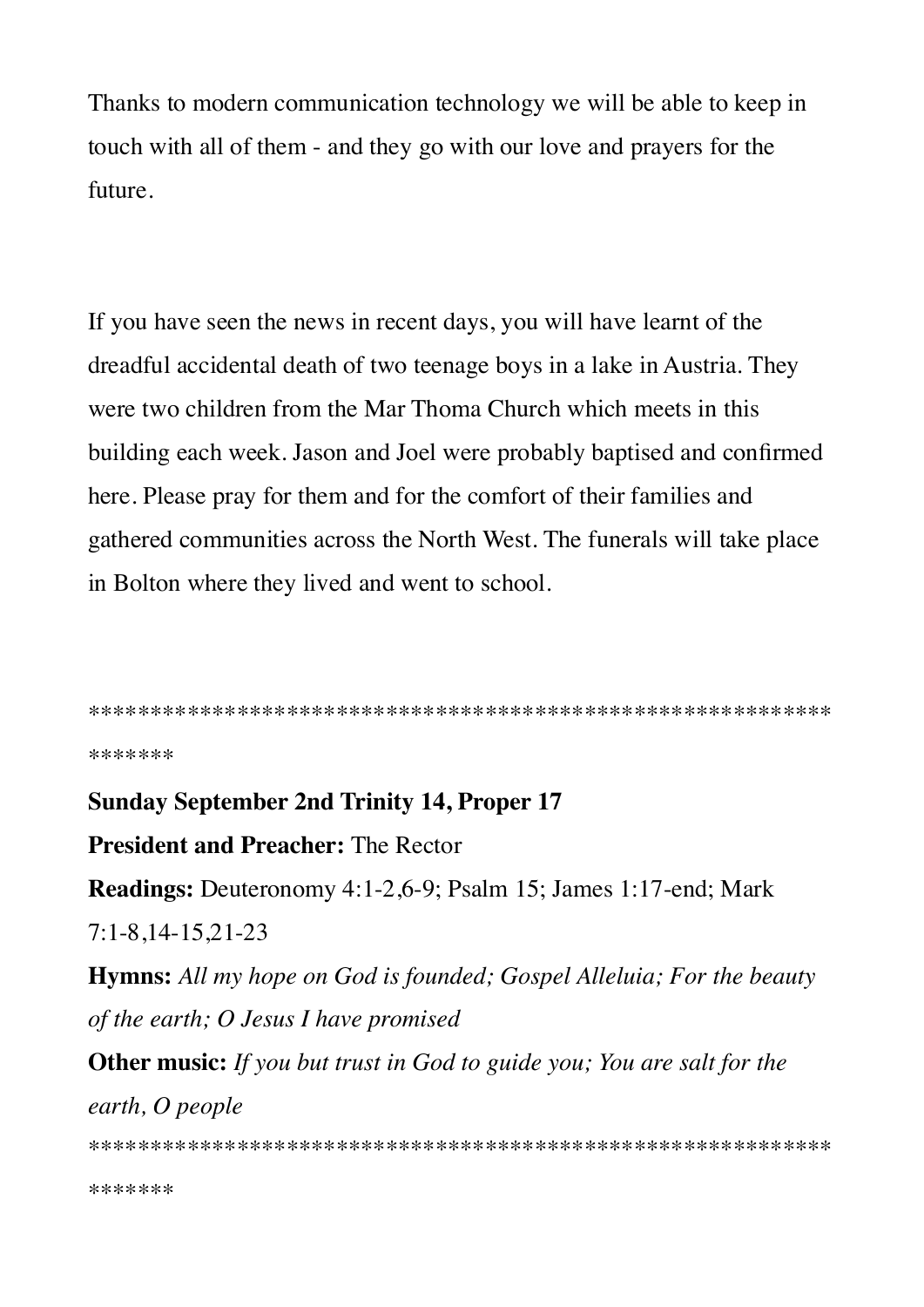## **Sunday September 9th Trinity 15, Proper 18**

**President and Preacher: The Rector** 

**Readings:** Isaiah 35:4-7a; Psalm 146; James 2:1-10,14-17; Mark 7:24-end

**Hymns:** The voice of God goes out to all the world; Gospel Alleluia; All for Jesus, all for Jesus; O God of earth and altar

**Other music:**  $My$  soul there is a country

\*\*\*\*\*\*\*

## **Sunday September 16th Trinity 16, Proper 19**

**President and Preacher: The Rector** 

Readings: Isaiah 50:4-9a; Psalm 116:1-8; James 3:1-12; Mark 8:27-end

**Hymns:** O worship the King; Gospel Alleluia; Light of the minds that

know him; The spacious firmament on high

**Other music:** The eternal gifts of Christ the King

\*\*\*\*\*\*\*

## **Sunday September 23rd Trinity 17, Proper 20**

**President: The Rector** 

**Preacher:** Abigail Ogier

**Readings:** Jeremiah 11:18-20; Psalm 54; James 3:13-4:3,7-8a; Mark

 $9:30-37$ 

**Hymns:** O Lord our God arise; Gospel Acclamation; And now O Father; Ye servants of God

**Other music:** And can it be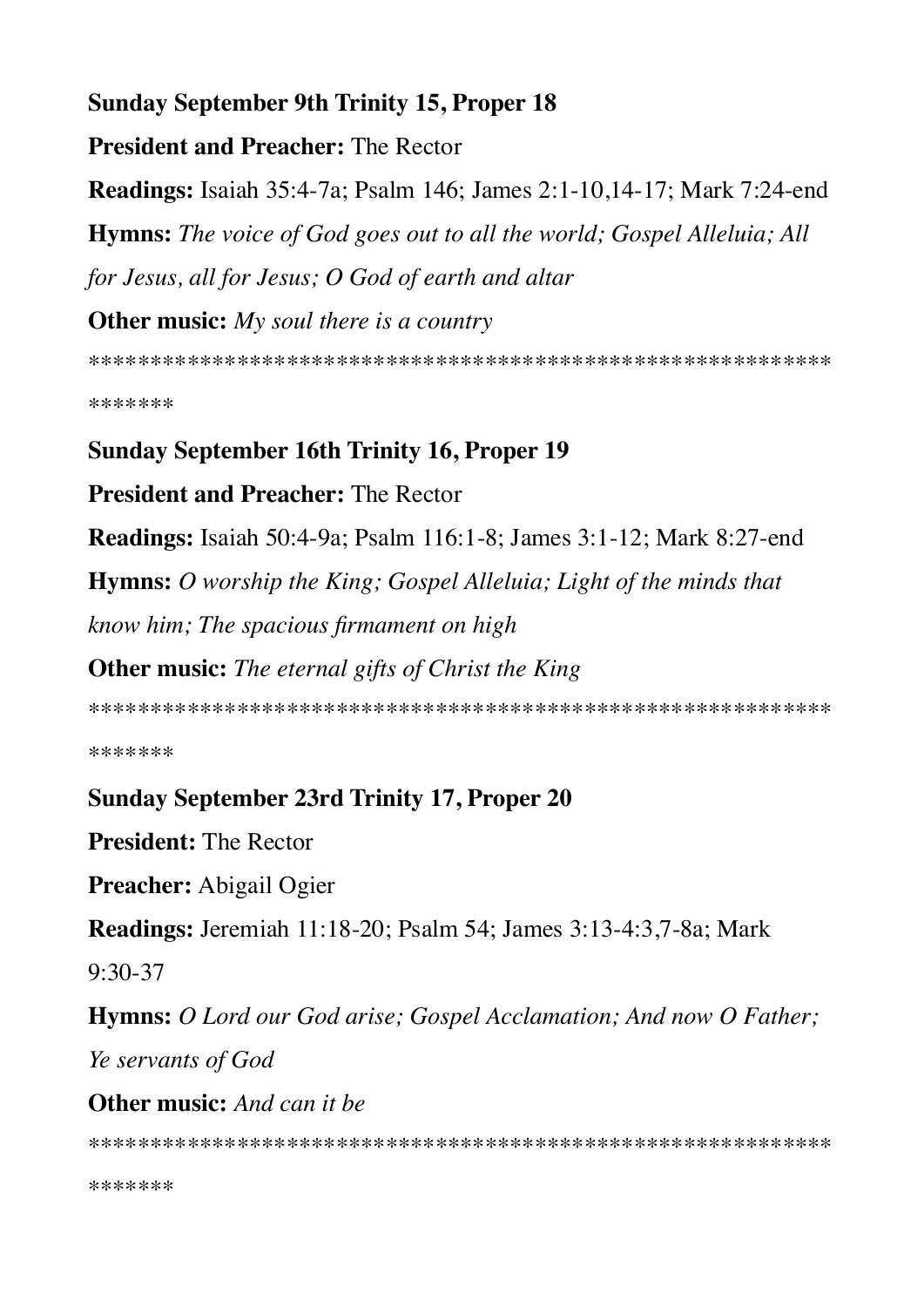# **Sunday September 30th St Michael and All Angels President and Preacher:** The Revd Mark Hewerdine **Readings:** Genesis 28:10-17; Psalm 103:19-end; Revelation 12:7-12; John 1:47-end **Hymns:** *Christ the fair glory of the holy angels; Gospel Acclamation; Let all mortal flesh keep silence; How shall I sing that majesty* **Other music:** *Prayer to St Michael (Koerber)*

\*\*\*\*\*\*\*\*\*\*\*\*\*\*\*\*\*\*\*\*\*\*\*\*\*\*\*\*\*\*\*\*\*\*\*\*\*\*\*\*\*\*\*\*\*\*\*\*\*\*\*\*\*\*\*\*\*\*\*\*

\*\*\*\*\*\*\*\*

### **Other dates to note:**

Wednesday September 12th: PCC

Saturday September 22md: Golden Jubilee Celebration of Ordination for the Revd Bill Wilson, 12.00 at St James, Sussex Gardens.

Among other things, the PCC is focusing on our communication with the rest of the world, particularly people who used to be members of this congregation and have moved on, or people who we would like to keep in touch with.

And while there is lots of social media out there, sometimes people like to receive more friendly traditional post. It occurred to us that if we could get together a group of people who would fill envelopes with various bits of church related literature every couple of months, this would be a useful bit